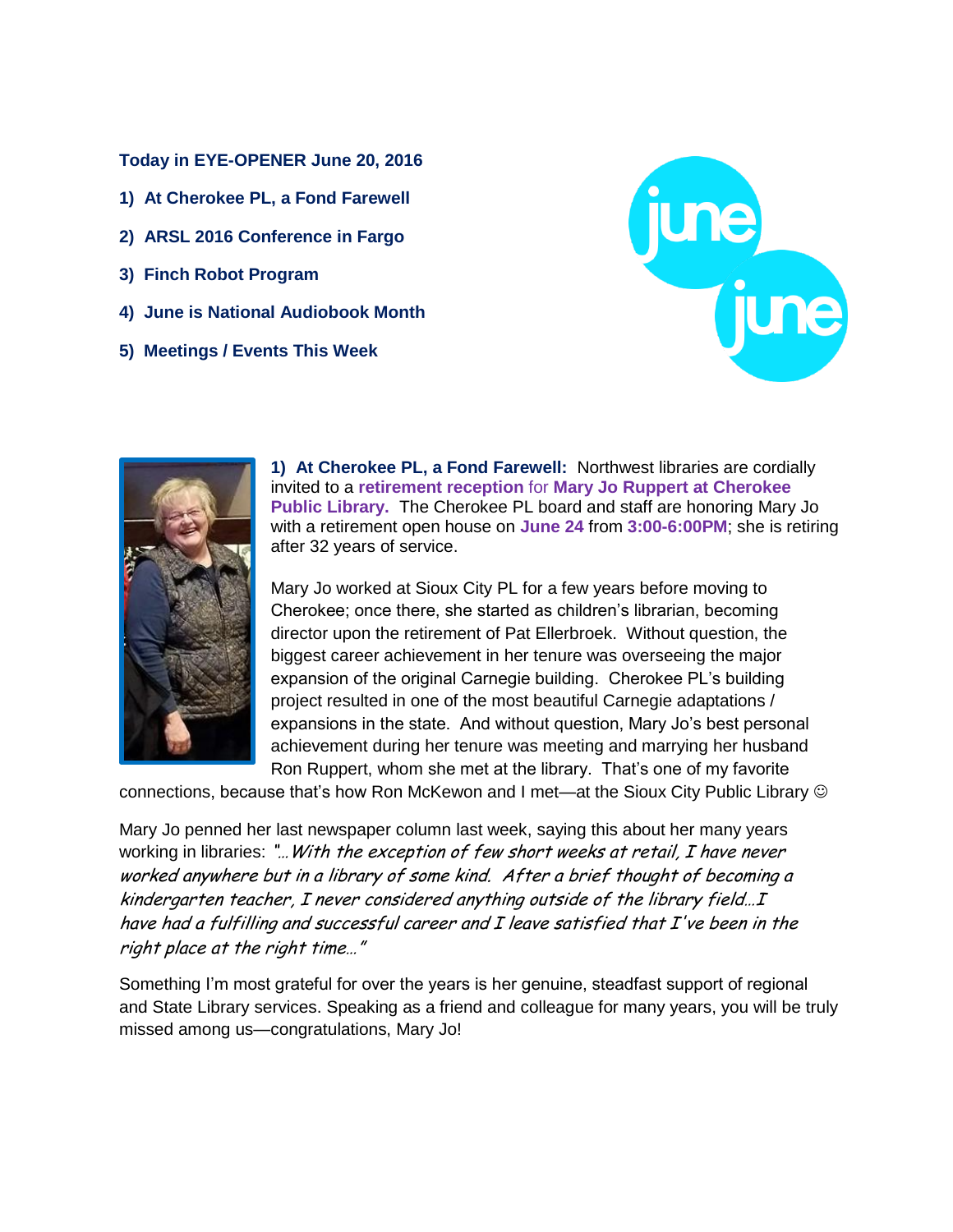

**2) ARSL Conference 2016 in Fargo:** This fall, the ARSL annual conference will be held in Fargo (ND) October 27-29. The letters stand for Association for Rural and Small Libraries, the group stands for meeting the education needs and interests of small libraries across the country. From the website [www.arsl.org](http://www.arsl.org/) "... The Association for Rural & Small Libraries provides resources and support that empower those in small and rural libraries to deliver excellent service for their communities. As the premier organization representing rural and small libraries, ARSL recognizes the uniqueness of small and rural libraries and is committed to providing an environment that encourages excellence within this community of practice, supporting their goals of service and speaking on behalf of this important constituency…"

This year's conference theme is "North of Normal." From this webpage, [http://arsl.info/2016](http://arsl.info/2016-conference-sessions/) [conference-sessions/](http://arsl.info/2016-conference-sessions/) watch an invitational video and click the SESSION DESCRIPTIONS link to learn about the many programs in the works. Among them:

- Teenagers Assemble
- Backpacks and Cache Boxes
- Pop-Up Libraries
- Trivia Night with Kahoot
- Be Your Own Graphic Designer
- Digital Storytelling

Libraries in western Iowa should be nicely positioned to take advantage of this national conference in Fargo—from Sioux City, Fargo is 325 miles, roughly 100 miles farther than Des Moines. The Fargo Holiday Inn is the conference venue. Registration information here <http://arsl.info/2016-conference/>and note that the registration fee includes 2 breakfasts, 2 lunches, and a Saturday brunch. Check out ARSL's 2016 annual conference and make plans to journey "North of Normal"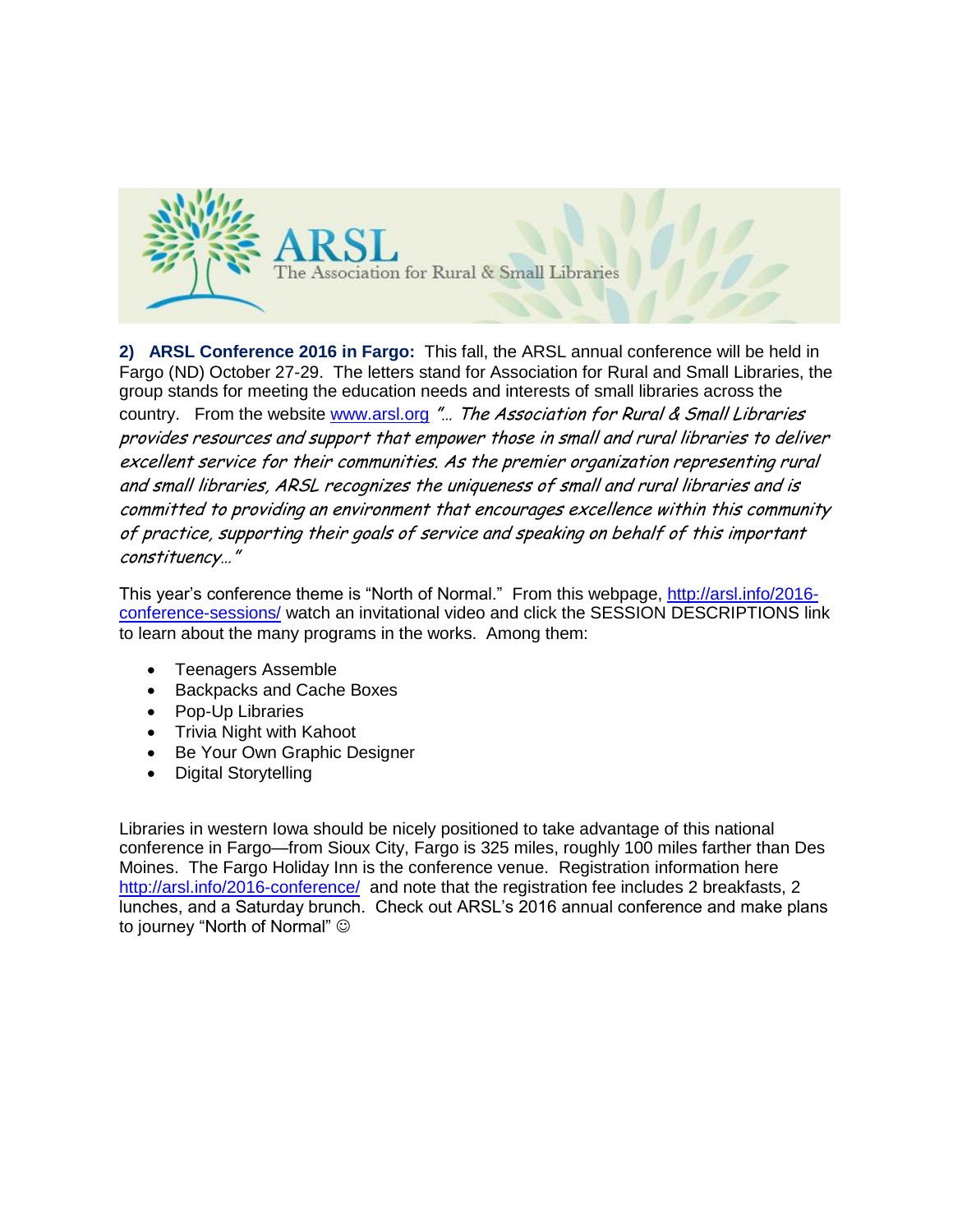

**3) Finch Robot Program:** This story comes courtesy of Beth Reineke, assistant director at Estherville Public Library. Beth writes that Estherville PL has 10 Finch robots on loan over the summer as part of their SRP programming. BirdBrain Technologies is the company behind the

Finch robots; the company sent one robot to the EPL to experiment with first prior to starting the loan program.

From the website <http://www.birdbraintechnologies.com/> "... The Finch is a small robot designed to inspire and delight students learning computer science by providing them a tangible and physical representation of their code. The Finch robot has support for over a dozen programming languages, including environments appropriate for students as young as five years old. If you are looking for an engaging computer science learning experience, check out the Finch!..."

While the next chance to apply for the library loan program is May 2017, the Finch Robots are available for purchase for \$99.00. Estherville PL was part of the loan program this year, Beth is happy to answer any questions [\(beth.reineke@estherville.lib.ia.us](mailto:beth.reineke@estherville.lib.ia.us)) To learn more about the library loan program, visit this FAQ page<http://www.finchrobot.com/loan-program/faq>



**4) June is National Audiobook Month:** OverDrive, Audiobooks.Com, Books On Tape, and ALA are just a few of the sponsors behind **National Audiobook Month** in June. With summer vacations on the rise, it's an appropriate month for this promotion—a good chance to spotlight audiobooks @ your library.

Books on Tape website has an article to help with those promotions: *"11 Ways to Celebrate 'June is Audiobook Month' @ Your Library."* From the article by Kristen Luby "…With numerous literacy benefits and high entertainment

value, audiobooks are heating up headphones across the country. Celebrate the art of storytelling this June by promoting the audiobook format at your library—new listeners and audiophiles alike will want to join in the fun…"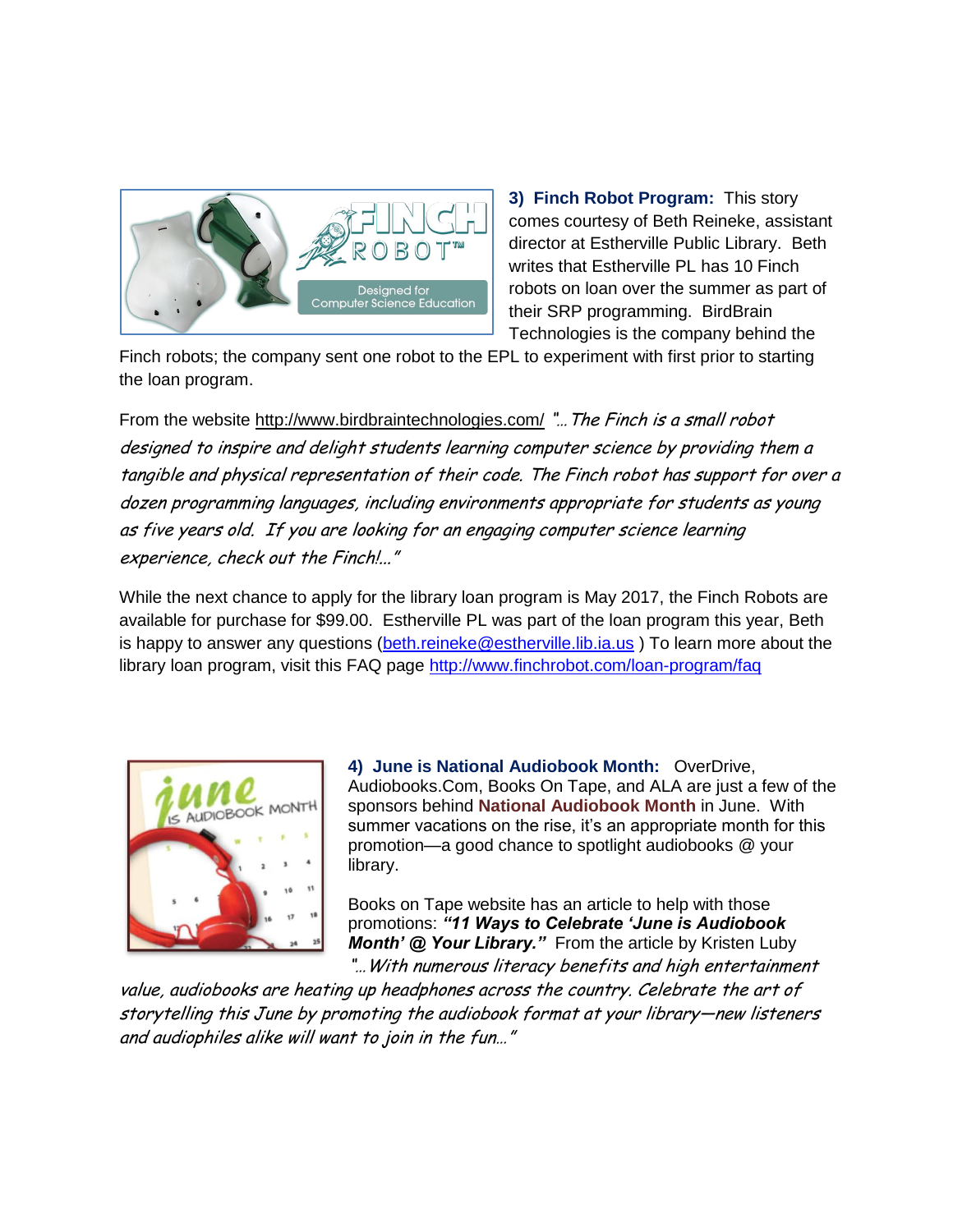Here are just three ideas from Luby's article:

- $\triangleright$  Remind patrons to pack an audiobook for their next trip by adding audiobooks to your travel displays**.**
- $\triangleright$  Are the titles chosen for your summer book discussions also available in audiobook format? If so, be sure to remind patrons of that format option
- $\triangleright$  Don't underestimate the CD: according to the 2015 Audio Publishers Association consumer survey, 44% stated the CD was their primary format for listening. And 20-outof-25 of America's most popular cars still come equipped with CD players

Read the full article here <http://www.booksontape.com/june-is-audiobook-month> …and have fun with **Audiobook Month @ Your Library!**

**5) Meetings / Events This Week:** The 8<sup>th</sup> annual TICL Conference—Technology Integration for the 21<sup>st</sup> Century Learner—happens Monday-Tuesday this week; TICL is sponsored by Northwest and Prairie Lakes AEA.

An online discussion of the book 13 Ways to Kill Your Community takes place Thursday evening from 6:00-7:30PM. And a retirement reception for Mary Jo Ruppert at Cherokee PL is set for Friday June 24, 3:00-6:00PM.

A few more national webinars finish out the month; find descriptions and registration instructions<http://www.statelibraryofiowa.org/ld/c-d/continuing-ed/other-conted>

**June 22.** 11:00AM-12:00PM. **Managing Opposites: How Introverts and Extroverts Can Achieve Extraordinary Results Together** sponsored by American Management Association <http://www.amanet.org/news/events-calendar.aspx>

**June 22.** 12:00-1:00PM. **After the Gift: How to Build a Satisfied, Loyal Donor Base** by 4Good <https://4good.org/explore/latest/webinars>

**June 22.** 4:00-5:00PM. **A Year in the Life of a New Makerspace** sponsored by edWeb <http://www.edweb.net/emergingtech>

**June 24.** 1:00-2:00PM. **People—Difficult or Different** sponsored by Effectiveness **Institute** 

[http://www.effectivenessinstitute.com/index.php?option=com\\_dtregister&Itemid=54](http://www.effectivenessinstitute.com/index.php?option=com_dtregister&Itemid=54)